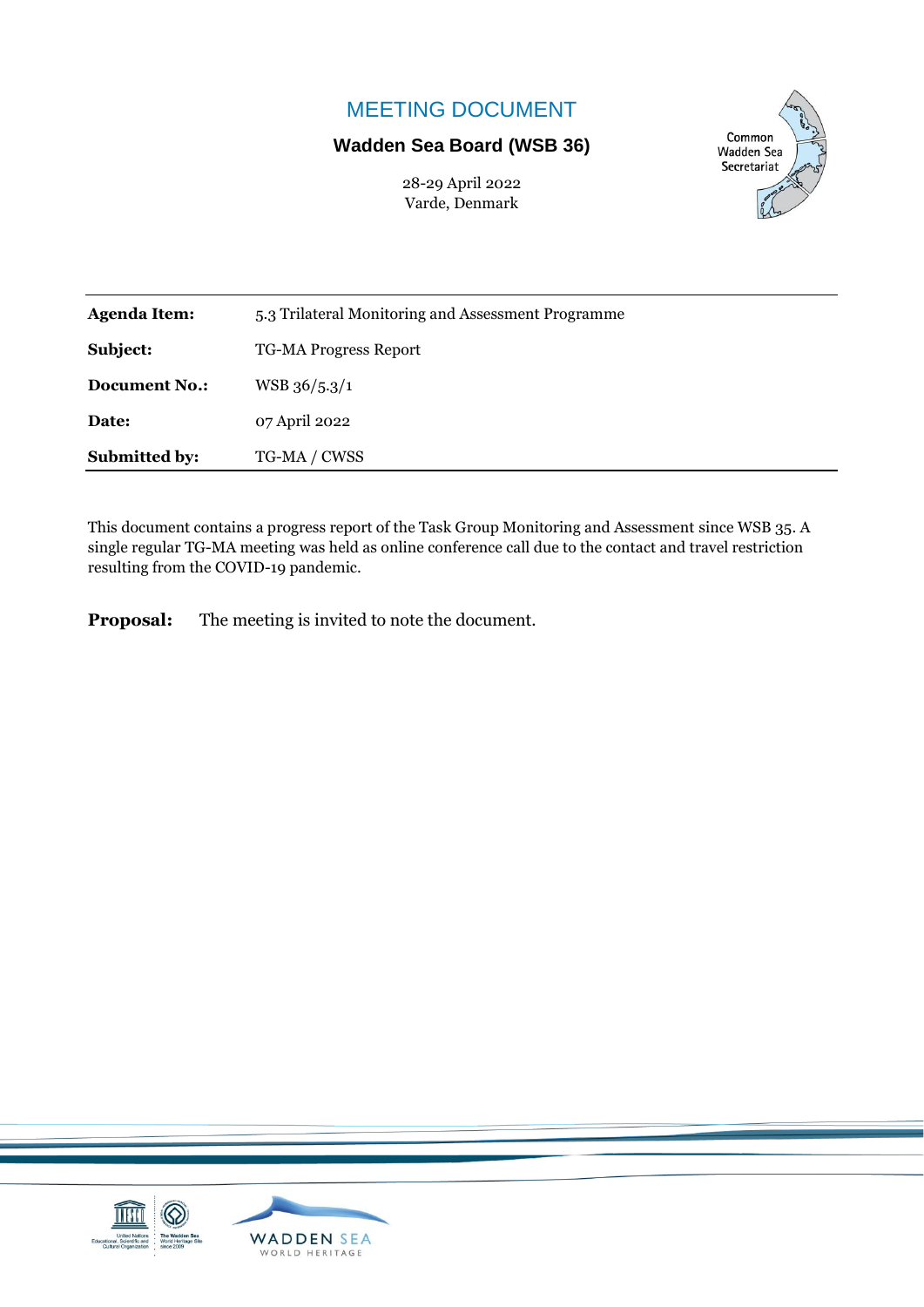## Task Group Monitoring and Assessment progress report to WSB 36

Since WSB-35 the TG-MA has progressed on the following specific items:

## **1. Trilateral Monitoring and Assessment Programme (TMAP) and trilateral data handling**

#### **1.1 TMAP**

As previously reported, TG-MA envisaged a series of activities and workshops in 2021/22 with the aim to fill the revealed deficiencies in TMAP but also to explore the integration of new parameters from emerging issues (e.g. climate change, new pollutants, alien species). One option are specific workshops that were planned in cooperation with relevant trilateral groups (if applicable) but also with external experts. The status of current activities on potential parameters is displayed in ANNEX I.

TG-MA is aiming for a condensed monitoring proposal for the Wadden Sea Board later in 2022 based on the received comprehensive documents from the different groups involved.

**Proposal:** WSB is invited to note the information.

#### **1.2 Trilateral Data Handling**

TG-MA, together with EG-Data, developed a joint document listing several future TMAP data handling scenarios, as requested by the WSB (WSB 36/5.3/2). The document is based on the outcome of the trilateral workshop on data handling (see also WSB 35/5.3).

**Proposal:** WSB is invited to note the information.

### **2. Quality Status Report (QSR)**

#### **QSR Thematic Reports**

The QSR Thematic Reports selected for updating were all in progress and partly finalized (see overview in ANNEX II). The drafts were adjusted to the web site standards and corporate design at CWSS. An upload of the available drafts is foreseen in April. Some final versions of thematic reports were pending as well as some reviews.

**Proposal:** WSB is invited to note the information.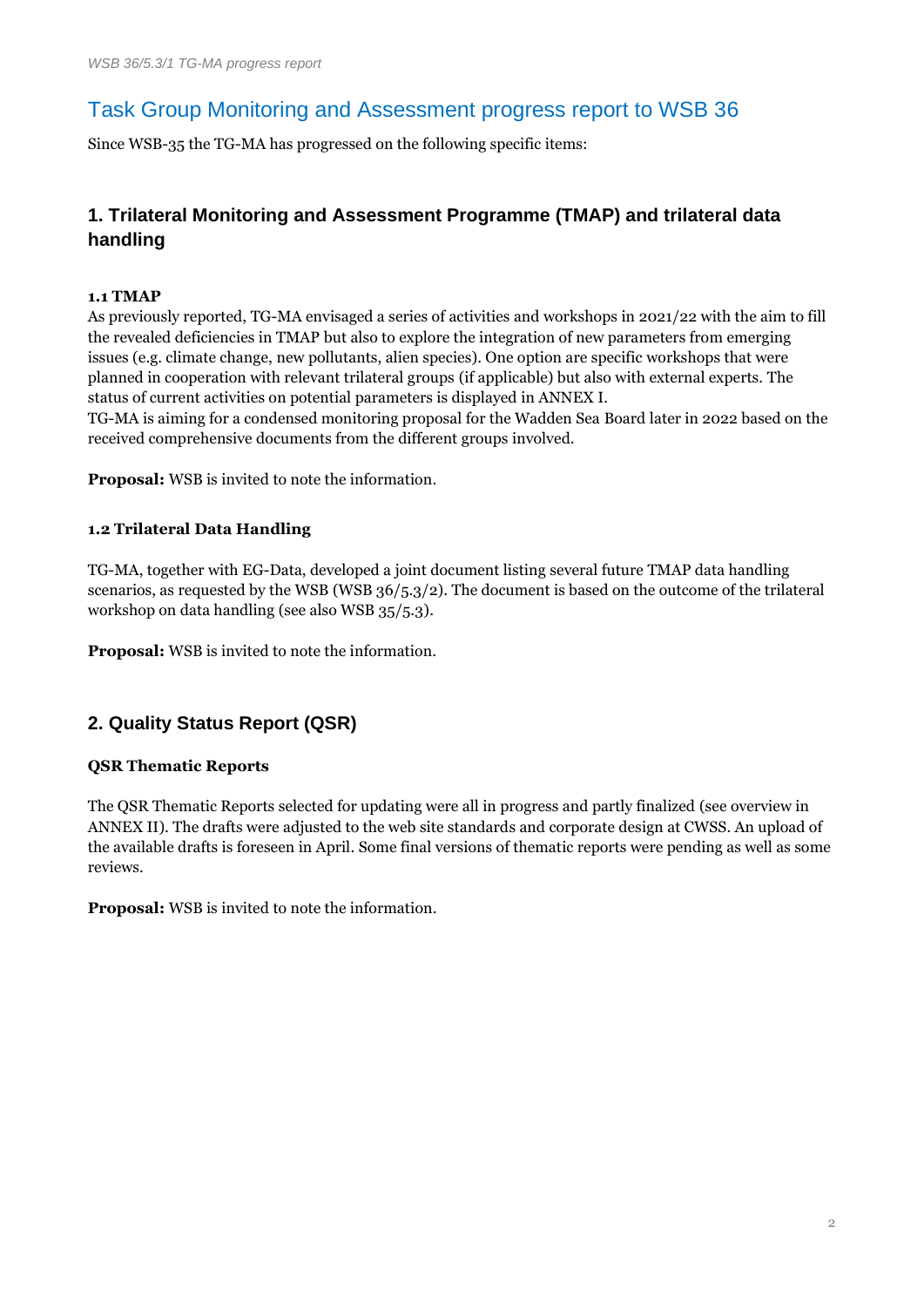# **Status of activities on relevant potential future TMAP parameters**

| <b>Parameter group</b>                                                                                                                                                     | <b>Status</b>                                                                                                                                                                                                                   |  |  |
|----------------------------------------------------------------------------------------------------------------------------------------------------------------------------|---------------------------------------------------------------------------------------------------------------------------------------------------------------------------------------------------------------------------------|--|--|
| <b>Parameters agreed to be</b><br>reviewed                                                                                                                                 |                                                                                                                                                                                                                                 |  |  |
| <b>Alien Species</b>                                                                                                                                                       | TMAP monitoring proposal commissioned by EG-AS<br>to an external consultant. Final comments for<br>completion are expected from the regions.                                                                                    |  |  |
| <b>Climate Change</b><br>Including<br>Geomorphology<br>$\Omega$<br>Hydrology<br>$\Omega$                                                                                   | First concept note, drafted by the chair of TG-MA and<br>CWSS, was shared and discussed with the chair of<br>EG-Climate. Next steps to be arranged.                                                                             |  |  |
| Fish / Swimway                                                                                                                                                             | TMAP monitoring proposal on Wadden Sea fish<br>monitoring finalized by EG-Swimway.                                                                                                                                              |  |  |
| <b>Salt Marshes and Dunes</b>                                                                                                                                              | Review task was transferred to EG SM&D, Review of<br>gaps in monitoring was discussed at autumn meeting<br>of the group, results were pending. New or adjusted<br>parameters to be discussed during spring meeting of<br>group. |  |  |
| <b>Subtidal Habitats</b>                                                                                                                                                   | Workshop scheduled for 2-3 / 3-4 November 2022 at<br>Research- and Technology Centre (FTZ) West Coast<br>in Büsum.                                                                                                              |  |  |
| <b>Additional parameter groups</b><br>potentially being reviewed                                                                                                           |                                                                                                                                                                                                                                 |  |  |
| New pollutants (e.g.<br><b>Persistent Organic</b><br>Pollutants, POPs,<br><b>Antibiotics)</b>                                                                              | Currently assessed by TG-MA.                                                                                                                                                                                                    |  |  |
| <b>Microplastics</b>                                                                                                                                                       | Currently assessed by TG-MA.                                                                                                                                                                                                    |  |  |
| <b>Dark Skies</b>                                                                                                                                                          | Dark sky group connected to Partnership Hub<br>initiated a monitoring proposal, the draft was<br>pending.                                                                                                                       |  |  |
| Human use / Culture / SIMP<br>key topics<br>Coastal protection<br>$\circ$<br>Energy<br>$\circ$<br><b>Fisheries</b><br>$\circ$<br>Tourism<br>$\circ$<br>Shipping<br>$\circ$ | TG-MA would gather further expert knowledge to<br>proceed, also in cooperation with TG-WH, other<br>relevant trilateral groups and external experts.                                                                            |  |  |